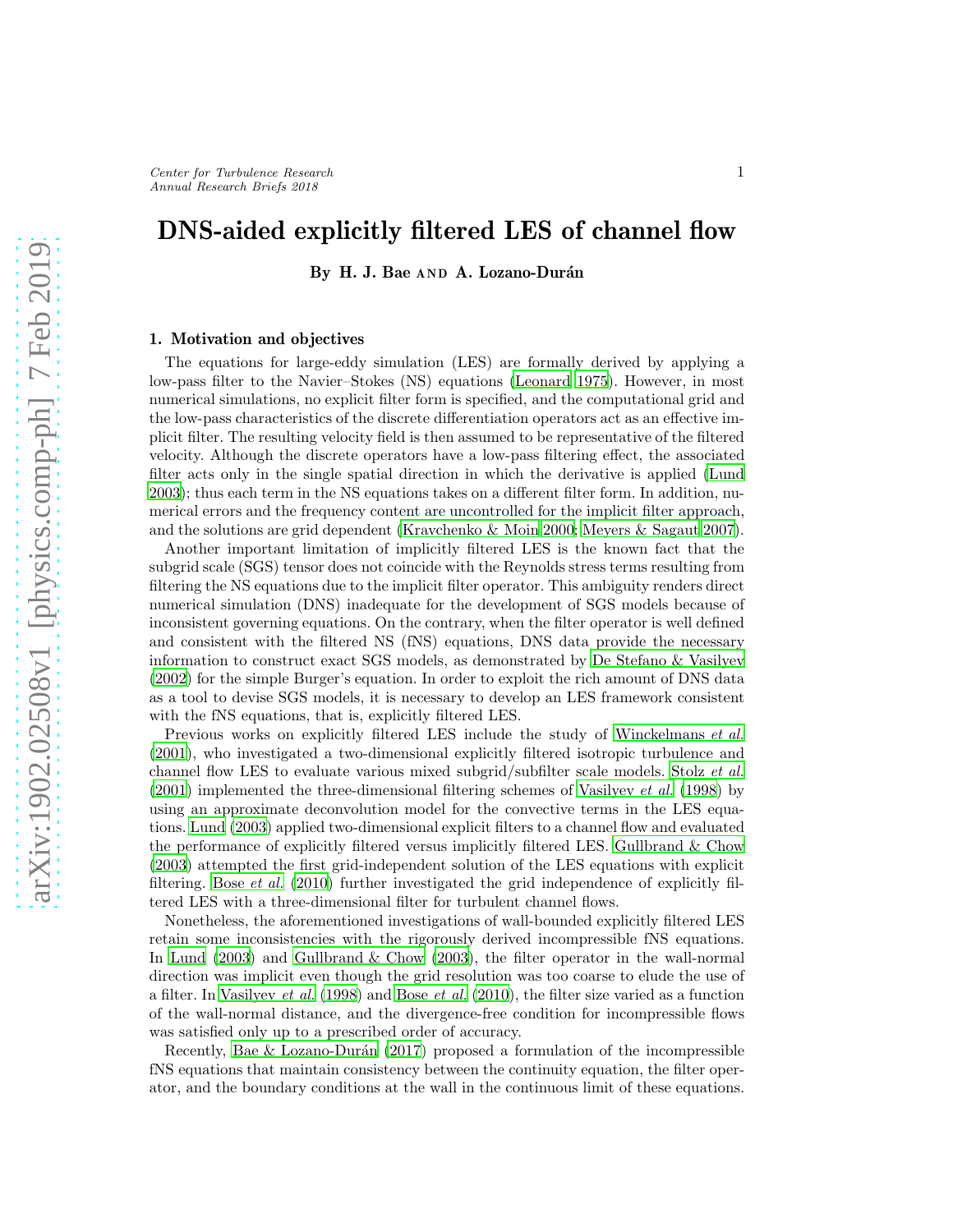# 2 Bae & Lozano-Durán

The method utilizes an extension of the flow field across the wall, which allows the filter operator to remain constant in the wall-normal direction. Bae & Lozano-Durán (2017) performed a simulation of explicitly filtered isotropic turbulence and concluded that in absense of numerical errors, there is an one-to-one correspondence between the solutions of the NS and fNS equations. Thus, this formulation allows a direct comparison between DNS and explicitly filtered LES flow fields, which in turn can inform SGS models for explicitly filtered LES.

In this brief, we implement the formulation proposed in Bae  $&$  Lozano-Durán (2017) for an explicitly filtered LES of a plane turbulent channel flow, where the SGS model is given directly from a simultaneous simulation of DNS starting with equivalent initial conditions. The discrepancy due to numerical errors as well as truncation errors from the discretization method is observed and analyzed. This analysis can confirm whether DNS data can be used in SGS model development for explicitly filtered LES with the consistent fNS equations. The remainder of the brief is organized as follows. In Section [2,](#page-1-0) the fNS equations and the extension method for wall-bounded flows are reviewed. The numerical experiments are introduced in Section [3.](#page-4-0) The results and the error analysis are given in Section [4.](#page-5-0) Finally, conclusions are offered in Section [5.](#page-8-0)

# <span id="page-1-5"></span><span id="page-1-0"></span>2. Mathematical framework

2.1. Filtered Navier-Stokes equations

The incompressible NS equations and continuity condition are

<span id="page-1-1"></span>
$$
\frac{\partial u_i}{\partial t} + \frac{\partial u_i u_j}{\partial x_j} = -\frac{1}{\rho} \frac{\partial p}{\partial x_i} + \nu \frac{\partial^2 u_i}{\partial x_j \partial x_j}, \quad \frac{\partial u_i}{\partial x_i} = 0,
$$
\n(2.1)

where the velocity components are represented by  $u_i$ ,  $\rho$  is the fluid density,  $\nu$  is the kinematic viscosity, and p is the pressure. The filter operator on a variable  $\phi$  in integral form is defined by

<span id="page-1-2"></span>
$$
\bar{\phi}(\boldsymbol{x}) \equiv \mathcal{F}(\phi)(\boldsymbol{x}) = \int_{\Omega} G(t, \boldsymbol{x}, \boldsymbol{x'}) \phi(\boldsymbol{x'}) \mathrm{d}\boldsymbol{x'}, \tag{2.2}
$$

where  $\mathbf{x} = (x_1, x_2, x_3)$ , G is the filter kernel, and  $\Omega$  is the domain of integration. When Eq.  $(2.1)$  is filtered with Eq.  $(2.2)$ , the resulting equations are

<span id="page-1-3"></span>
$$
\frac{\partial u_i}{\partial t} + \frac{\overline{\partial u_i u_j}}{\partial x_j} = -\frac{1}{\rho} \frac{\overline{\partial p}}{\overline{\partial x_i}} + \nu \frac{\overline{\partial^2 u_i}}{\overline{\partial x_j \partial x_j}}, \quad \frac{\overline{\partial u_i}}{\overline{\partial x_i}} = 0.
$$
\n(2.3)

The filter and differentiation operators commute when the kernel of the filter is invariant under translation in space and time; that is,  $G(t, x, x') = G(x-x')$ . When this condition is satisfied, Eq. [\(2.3\)](#page-1-3) can be rewritten as

<span id="page-1-4"></span>
$$
\frac{\partial \bar{u}_i}{\partial t} + \frac{\partial \bar{u}_i u_j}{\partial x_j} = -\frac{1}{\rho} \frac{\partial \bar{p}}{\partial x_i} + \nu \frac{\partial^2 \bar{u}_i}{\partial x_j \partial x_j}, \quad \frac{\partial \bar{u}_i}{\partial x_i} = 0,
$$
\n(2.4)

which is valid for both reversible  $(\mathcal{F}^{-1}$  exists) and irreversible filters. For reversible filters, since no information is lost, the term  $\overline{u_i u_j}$  can be expressed as a function of  $\bar{u}_i$ . For symmetric filters with Fourier transform of class  $\mathcal{C}^{\infty}$ , the explicit form of  $\overline{u_i u_j}$ as a function of  $\bar{u}_i$  has been extensively studied by [Yeo \(1987\)](#page-10-7), [Leonard \(1997\)](#page-10-8) and [Carati](#page-9-4) et al.  $(2001)$ , among others. In these cases, Eq.  $(2.4)$  can be solved independently of Eq.  $(2.1)$  (no closure is required), and the solution of Eq.  $(2.1)$ ,  $u_i$ , is identical to the unfiltered solution of Eq.  $(2.4)$ , denoted by  $\mathcal{F}^{-1}(\bar{u}_i)$ .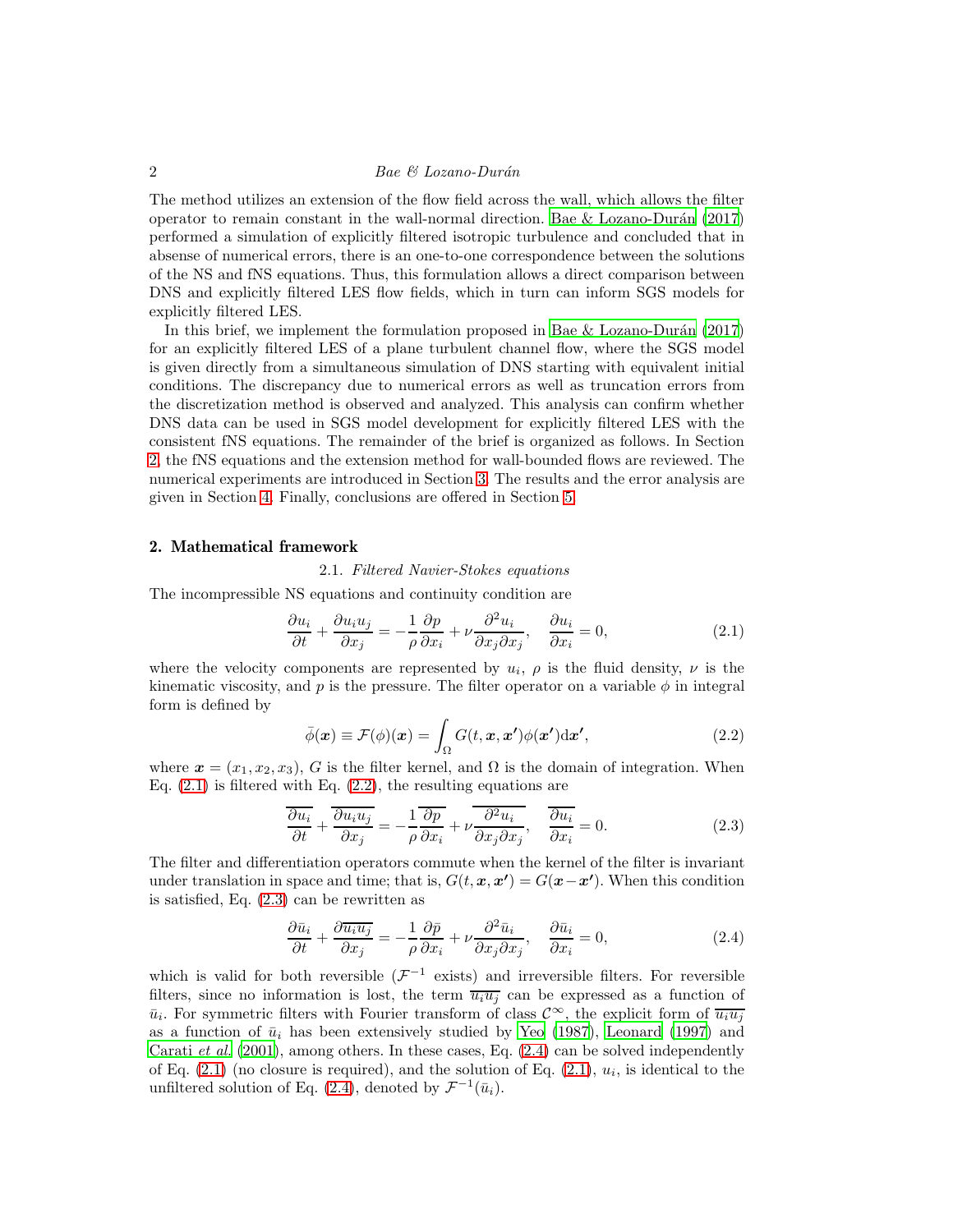When the equations are numerically integrated, another operator is introduced, i.e., numerical discretization (e.g., the Fourier cut-off filter for spectral discretization). An in-depth analysis of the filter and discretization operators can be found in the work by [Carati](#page-9-4) *et al.* [\(2001](#page-9-4)). If we denote the discretization operator by  $\tilde{\cdot}$  and assume it commutes with the differentiation operator, the discrete fNS equations become

<span id="page-2-1"></span><span id="page-2-0"></span>
$$
\frac{\partial \tilde{\tilde{u}}_i}{\partial t} + \frac{\partial \widetilde{\tilde{u_i u_j}}}{\partial x_j} = -\frac{1}{\rho} \frac{\partial \tilde{\tilde{p}}}{\partial x_i} + \nu \frac{\partial^2 \tilde{\tilde{u}}_i}{\partial x_j \partial x_j}.
$$
\n(2.5)

The convective term of Eq. [\(2.5\)](#page-2-0) is usually rearranged in terms of the discrete filtered velocities, and such that

$$
\frac{\partial \tilde{\bar{u}}_i}{\partial t} + \frac{\partial \tilde{\bar{u}}_i \tilde{\bar{u}}_j}{\partial x_j} = -\frac{1}{\rho} \frac{\partial \tilde{\bar{p}}}{\partial x_i} + \nu \frac{\partial^2 \tilde{\bar{u}}_i}{\partial x_j \partial x_j} - \frac{\partial \widetilde{\mathcal{T}_{ij}}}{\partial x_j},\tag{2.6}
$$

where  $\mathcal{T}_{ij} = \overline{u_i u_j} - \tilde{\tilde{u}}_i \tilde{\tilde{u}}_j$ .

The term  $\mathcal{T}_{ij}$  can be further decomposed into the subfilter scale (SFS) stress tensor and the SGS stress tensor, which results from discretization errors, given that the filter and the discretization operators commute [\(Carati](#page-9-4) *et al.* [2001\)](#page-9-4). However, for the remainder of the brief, we consider the combined SFS and SGS stress tensors.

One possible way of informing models for  $\mathcal{T}_{ij}$  is by using DNS data. In the most extreme case, an exact SGS model can be produced for an explcitily filtered LES (Eq. [2.6\)](#page-2-1) by running a DNS (Eq. [2.1\)](#page-1-1) concurrently with the equivalent initial condition. By assuming that the numerical errors are negligible for the DNS velocity field, the term  $\mathcal{T}_{ij}$  can be evaluated as follows:

- 1. Using the DNS velocity field,  $u_i u_j$  is computed.
- 2. By filtering  $u_i u_j$ ,  $\overline{u_i u_j}$  is computed.
- 3. Using the explicitly filtered LES velocity field,  $\tilde{\bar{u}}_i \tilde{\bar{u}}_j$  is computed.
- 4.  $\mathcal{T}_{ij}$  is calculated by  $\overline{u_i u_j} \tilde{\bar{u}}_i \tilde{\bar{u}}_j$ .

This process allows utilization of the rich DNS data available to inform SGS model development via examining the exact SGS term required for a given flow field and filter and discretization operator. Note that this would be not possible for traditional implicitly filtered LES due to the inconsistencies in the SGS terms of the LES equations and fNS equations. Methods such as machine learning or low-order approximation can later be used to form SGS models. The actual formulation of SGS models is delegated to future work. Here, we only demonstrate that DNS data can be useful for SGS model development with the consistent set of fNS equations.

#### 2.2. Extension method

The preferred form of the fNS equations for practical applications is in Eq.  $(2.4)$ , which requires the filter operator to commute with differentiation. This can be successfully accomplished for unbounded flows by using the same filter operator with constant filter width for the entire domain. However, the presence of a wall imposes a limitation on the support of the kernel that violates the invariance of the filter under translation in space. If  $x_2$  is the wall-normal direction, the kernel for Eq.  $(2.2)$  is inevitably of the form  $G(x_2, x-x')$  since the integration is bounded by the presence of the wall. Therefore, the filter and differentiation operators do not commute and Eq. [\(2.4\)](#page-1-4) does not apply.

For flat walls, Bae & Lozano-Durán (2017) proposed to resolve this limitation by extending the flow in the wall-normal direction, allowing for a uniform filter in the near-wall region as illustrated in Figure [1.](#page-3-0) Henceforth, we consider the flow over a smooth flat,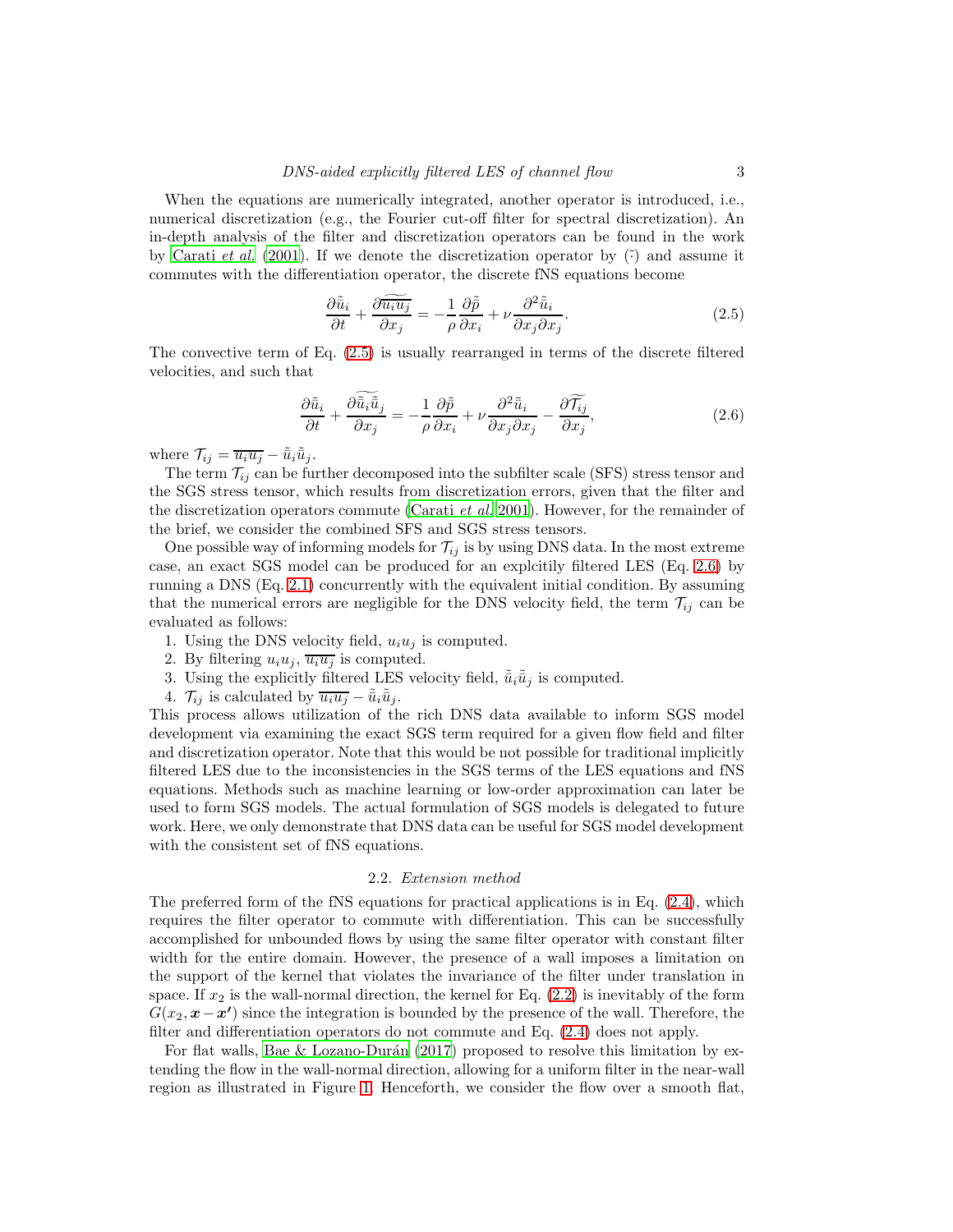4 Bae & Lozano-Durán



<span id="page-3-0"></span>FIGURE 1. Illustration of the extension method in Eq.  $(2.7)$  for the wall-normal velocity component of a turbulent channel flow. Solid line depicts the kernel of the filter operator, which can extend beyond the wall.

wall with  $x_1, x_2$ , and  $x_3$  signifying the streamwise, wall-normal, and spanwise directions, respectively. Quantities evaluated at the wall, located at  $x_2 = 0$ , are denoted by  $(\cdot)|_w$ . The flow is then extended below the wall as

<span id="page-3-1"></span>
$$
u_1(-x_2) = u_1(x_2), \quad u_2(-x_2) = -u_2(x_2), \quad u_3(-x_2) = u_3(x_2), \tag{2.7}
$$

where  $x_1$  and  $x_3$  are omitted for simplicity. In this manner,  $\partial u_i/\partial x_i = 0$  is also satisfied in the extended domain, preserving incompressibility. Note that the velocities in the extended domain are also consistent with the NS equations. The extension provided by Eq. [\(2.7\)](#page-3-1) removes the limitation on the support of the kernel previously imposed by the wall, and Eq. [\(2.4\)](#page-1-4) can be formally obtained for flows over flat walls. Note that, by symmetry, the filtered velocity field also satisfies

$$
\bar{u}_1(-x_2) = \bar{u}_1(x_2), \quad \bar{u}_2(-x_2) = -\bar{u}_2(x_2), \quad \bar{u}_3(-x_2) = \bar{u}_3(x_2). \tag{2.8}
$$

Another possible extension consistent with the incompressibility condition is

$$
u_1(-x_2) = -u_1(x_2), \quad u_2(-x_2) = u_2(x_2), \quad u_3(-x_2) = -u_3(x_2). \tag{2.9}
$$

However, this extension is not a compatible form, as the extended velocities do not satisfy the NS equations.

The boundary conditions for the filtered velocity field are derived by consistency with the filter operator,

$$
\bar{u}_i|_w = \mathcal{F}(u_i)|_w. \tag{2.10}
$$

Then, the boundary conditions for the fNS equations reduce to the usual no-slip condition for the wall-normal filtered velocity and the filter-consistent boundary condition for the wall-parallel filtered velocities

$$
\mathcal{F}^{-1} (\bar{u}_1)|_w = 0 \text{ with } \bar{u}_1(-x_2) = \bar{u}_1(x_2),
$$
  
\n
$$
\bar{u}_2|_w = 0,
$$
  
\n
$$
\mathcal{F}^{-1} (\bar{u}_3)|_w = 0 \text{ with } \bar{u}_3(-x_2) = \bar{u}_3(x_2).
$$
\n(2.11)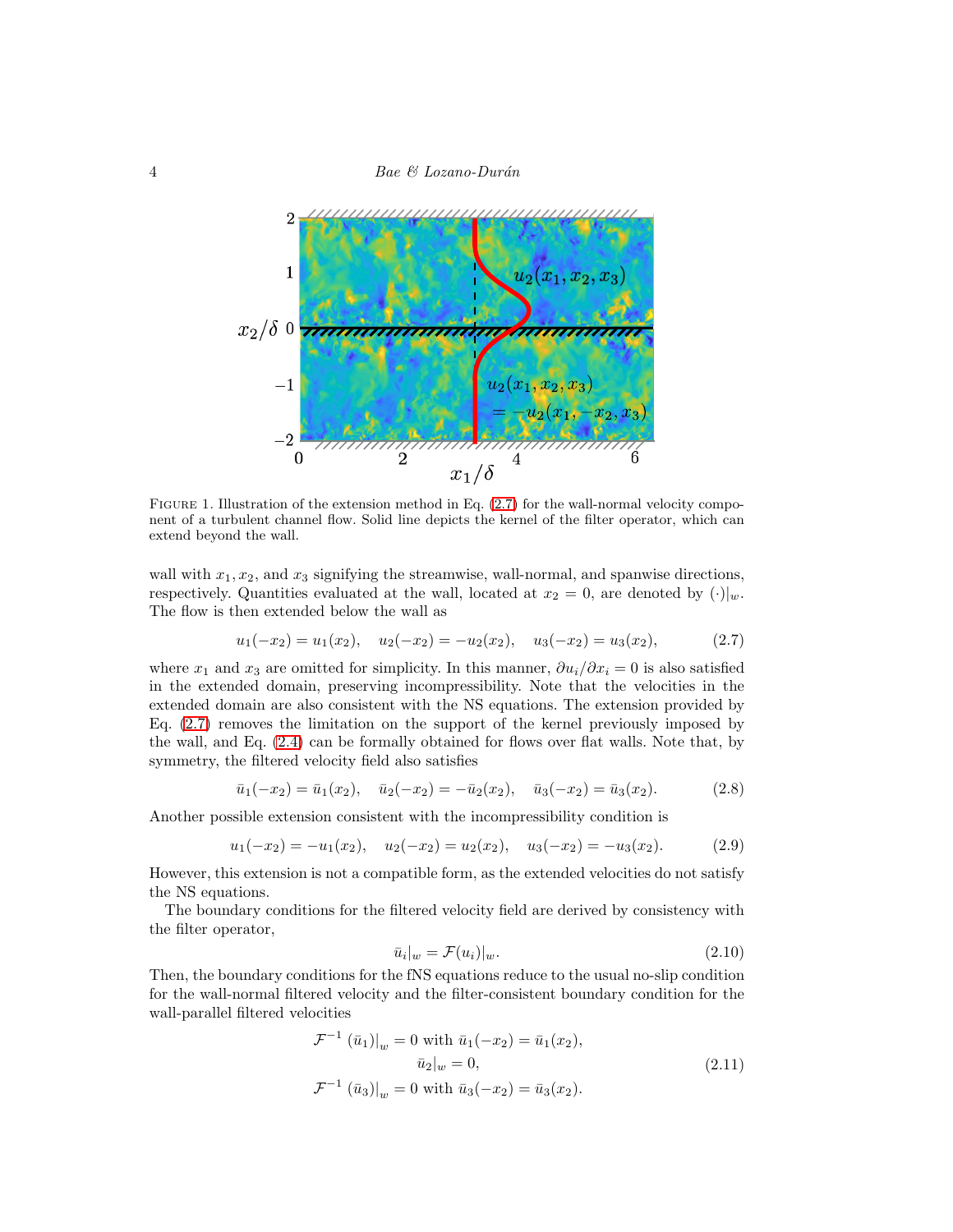| Case       | Equations | $\langle Re_\tau\rangle_t$ |      | $2.\text{min}$ | $2.\text{max}$ |      |
|------------|-----------|----------------------------|------|----------------|----------------|------|
| <b>DNS</b> | NS        | 186                        | 8.8  | 1.3            | 19.4           | 8.8  |
| LES1       | fNS       | 186                        | 8.8  | 1.3            | 19.4           | 8.8  |
| LES2       | fNS       | 184                        | 17.7 | 2.8            | 38.4           | 17.7 |
| LES4       | fNS       | 182                        | 35.3 | 5.6            | 76.8           | 35.3 |

<span id="page-4-1"></span>TABLE 1. Tabulated list of cases.

This boundary condition extends to explicitly filtered LES, and the extension method can be applied to the LES equations.

#### <span id="page-4-0"></span>3. Numerical experiment

We perform a set of plane turbulent channel DNS and explicitly filtered LES listed in Table [1](#page-4-1) at friction Reynolds number  $Re_\tau = u_\tau \delta/\nu \approx 180$ , where  $u_\tau$  is the friction velocity at the wall. The simulations are computed with a staggered second-order finite difference [\(Orlandi 2000\)](#page-10-9) and a fractional-step method [\(Kim & Moin 1985\)](#page-9-5) with a thirdorder Runge-Kutta time-advancing scheme [\(Wray 1990\)](#page-10-10). The code has been validated in previous studies in turbulent channel flows (Lozano-Durán & Bae [2016;](#page-10-11) Bae [et al.](#page-9-6) [2018\)](#page-9-6). The size of the channel is  $2\pi\delta \times 2\delta \times \pi\delta$  in the streamwise, wall-normal, and spanwise directions, respectively. Periodic boundary conditions are imposed in the streamwise and spanwise directions. The channel flow is driven by imposing a constant mean pressure gradient.

The DNS grid resolutions in the streamwise and spanwise directions are uniform with  $\Delta_1^+$ ,  $\Delta_3^+ \approx 8.8$ , where the superscript + denotes wall units given by  $\nu$  and  $u_\tau$ . Nonuniform meshes are used in the normal direction, with the grid stretched toward the wall according to a hyperbolic tangent distribution. The height of the first grid cell at the wall is  $\Delta_2^+ \approx 1.3$ . This grid resolution is coarser in the wall-normal direction compared with those in previous DNS cases (Kim *[et al.](#page-10-12)* [1987\)](#page-10-12), but for the purpose of our study, only the comparison between the LES and DNS cases listed here is significant. The three LES cases have grid spacings that are 1, 2 and 4 times that of the DNS. The reversible filter operator was chosen to be the differential filter [\(Germano 1986\)](#page-9-7)

$$
G(\mathbf{x} - \mathbf{x}'; a) = \frac{1}{4\pi a^2} \frac{\exp(-|\mathbf{x} - \mathbf{x}'|/a)}{|\mathbf{x} - \mathbf{x}'|},
$$
(3.1)

with filter parameter  $a = 0.1$ . The parameter a is related to the filter width,  $\Delta_f$ , by  $a = \Delta_f^2/40$  based on an equivalent second moment with a spherical top-hat filter of radius,  $\Delta_f/2$ . The filter size was chosen to be large enough to damp the high-frequency content such that the numerical errors emanating from inaccurate high-frequency solutions of the discrete derivative operators are controlled (?).

All cases were started from an equivalent initial condition, where the initial condition of the simulations was computed by performing a preliminary simulation in DNS resolution for at least 100 eddy turnover times, defined as  $\delta/u_{\tau}$ . This initial condition is then filtered and interpolated to the grid resolution for each case. The interpolation, which serves as the effective discretization operator, is given by a second-order linear interpolation.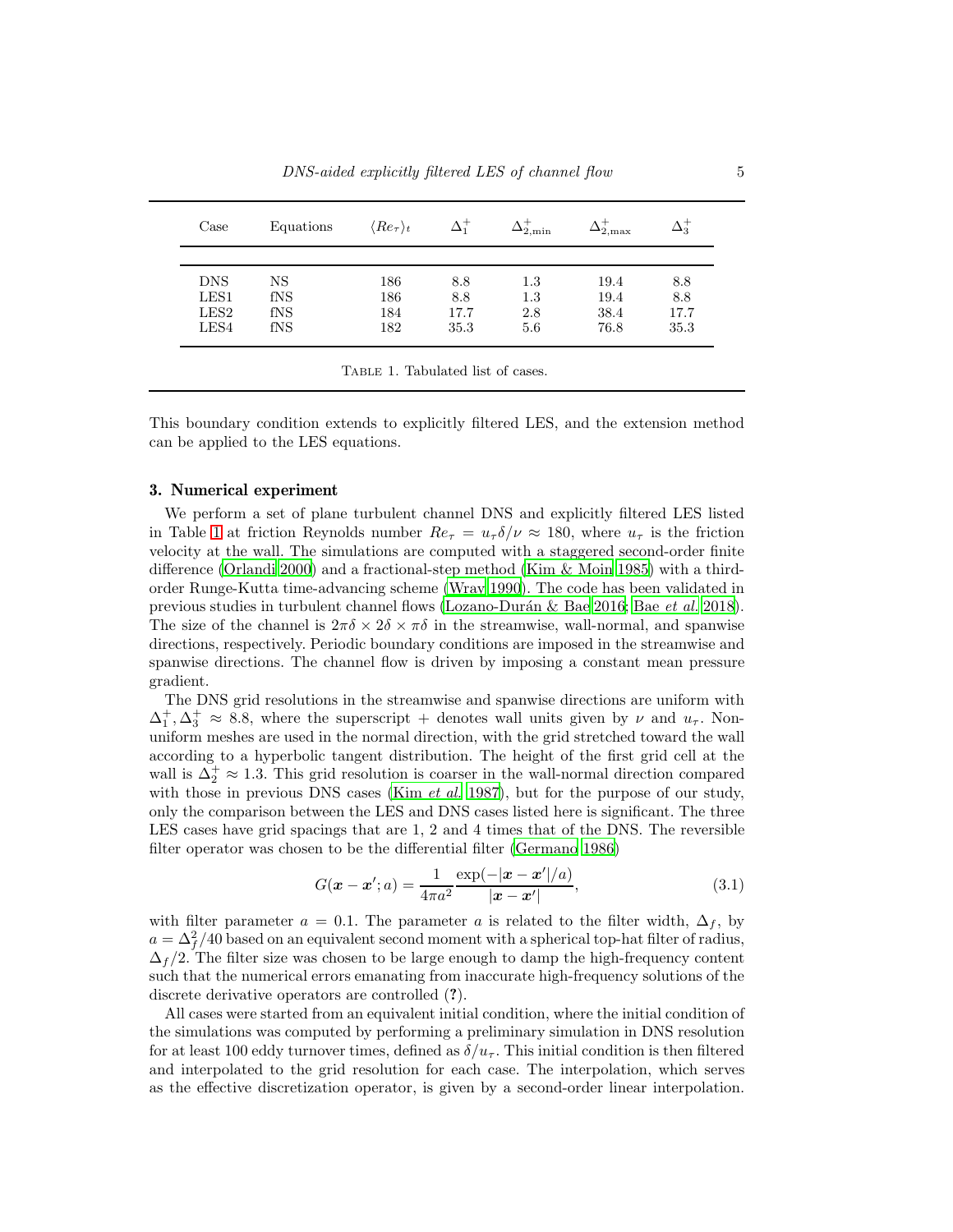

<span id="page-5-1"></span>Figure 2. Schematic of how explicitly filtered LES is computed from DNS data. The term  $\mathcal{T}_{ij}$  is computed at each time step from the corresponding DNS flow field and then applied to the explicitly filtered LES equations. Left panels show an instantaneous snapshot of the DNS streamwise, wall-normal and spanwise velocities, and the right panels show the corresponding instantaneous snapshot of LES1 at  $t = 5\delta/u_{\tau}$ .

Starting from the equivalent initial condition, all cases were run for  $50\delta/u_{\tau}$ . For the LES cases, the term  $\mathcal{T}_{ij}$  is computed at each time step following the procedure given in Section [2.1](#page-1-5) from the DNS flow field at the same time step (Figure [2\)](#page-5-1). The instantaneous  $u<sub>\tau</sub>$  is denoted by  $u_{\tau}^{\text{DNS}}(t)$  and  $u_{\tau}^{\text{LES}}(t)$  if distinction is necessary. Time-averaged values after transients are given by  $\langle \cdot \rangle_t$ .

Note that the second-order linear interpolation discretization on a stretched mesh does not commute with the second order finite differentiation operator; thus, additional numerical commutation errors are expected. However, this is not an artifact of explicit filtering but rather the result of discretization. Higher-order interpolation methods or quadrature rules may be employed to mitigate this commutation error, and this will be investigated in future works.

# <span id="page-5-0"></span>4. Error assessment

Owing to the chaotic nature of turbulence, the small numerical errors that arise at each time step are expected to accumulate and affect the solution significantly for long times. Hence, we compute the associated error of LES as a function of time. The error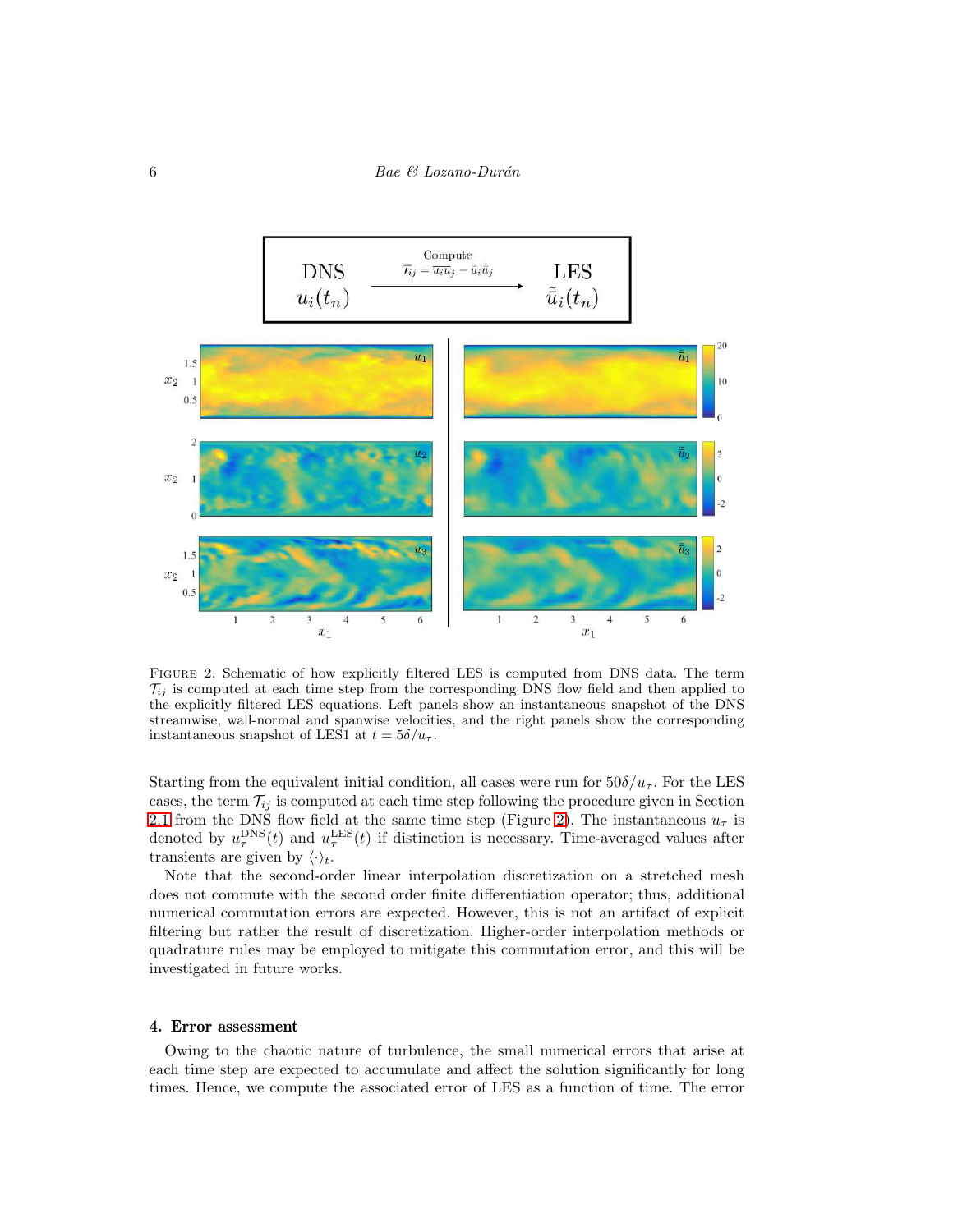

<span id="page-6-0"></span>FIGURE 3. Error in the instantaneous velocity field as a function of time for LES1  $($ , LES2  $(- - - \cdot)$ , and LES4  $(- - -)$  compared with DNS in (a) semi-log scale and (b) log-log scale (LES1 excluded).

for the instantaneous streamwise velocity field can be computed as

error
$$
t = \frac{\left[\int_{\mathcal{V}} \left(u_1^{\text{LES}}/u_\tau^{\text{LES}} - u_1^{\text{DNS}}/u_\tau^{\text{DNS}}\right)^2 dV\right]^{1/2}}{\left[\int_{\mathcal{V}} \left(u_1^{\text{DNS}}/u_\tau^{\text{DNS}}\right)^2 dV\right]^{1/2}},
$$
\n(4.1)

where V is the volume of the computational domain and  $u_i^{\text{LES}}$  is computed by reversing the differential filter on the instantaneous velocity field from the explicitly filtered LES. The error of unfiltered quantities, as opposed to the filtered ones, are examined since we are interested in predicting DNS values rather than the filtered counterparts. Figure [3](#page-6-0) shows the error as a function of time for the three LES cases. For case LES1, where the discretization error is negligible, the error in the instantaneous velocity profile grows exponentially until it saturates at  $30\delta/u_\tau$  (Figure [3\(](#page-6-0)a)). The initial plateau for  $tu_\tau/\delta < 2$ occurs owing to the error being less than machine precision. The exponential growth of error is expected in a chaotic system with positive Lyapunov exponents, such as turbulent channel flow [\(Eckmann & Ruelle 1985](#page-9-8)). The initial machine precision error between the DNS and explicitly filtered LES cases shows that the LES equations employed in this work are consistent with the NS equations and, following the argument in Section [2.1,](#page-1-5) DNS data can be useful in informing the SGS models. Cases LES2 and LES4 show a first-order growth in error that saturates around  $2\delta/u_\tau$  (Figure [3\(](#page-6-0)b)). This is possibly due to the commutation error between the interpolation (discretization) operator and the differentiation operator mentioned in Section [3.](#page-4-0)

In the remainder of the section, we study the error in the mean velocity profile and turbulence intensities for DNS-aided explicitly filtered LES.

#### 4.1. Mean velocity profile

The error in the mean velocity profile is computed as

$$
error(t) = \frac{\left[\int_0^{\delta} \left(\langle u_1^{\text{LES}}/u_\tau^{\text{LES}}\rangle - \langle u_1^{\text{DNS}}/u_\tau^{\text{DNS}}\rangle\right)^2 dx_2\right]^{1/2}}{\left[\int_0^{\delta} \left(\langle u_1^{\text{DNS}}/u_\tau^{\text{DNS}}\rangle\right)^2 dx_2\right]^{1/2}},\tag{4.2}
$$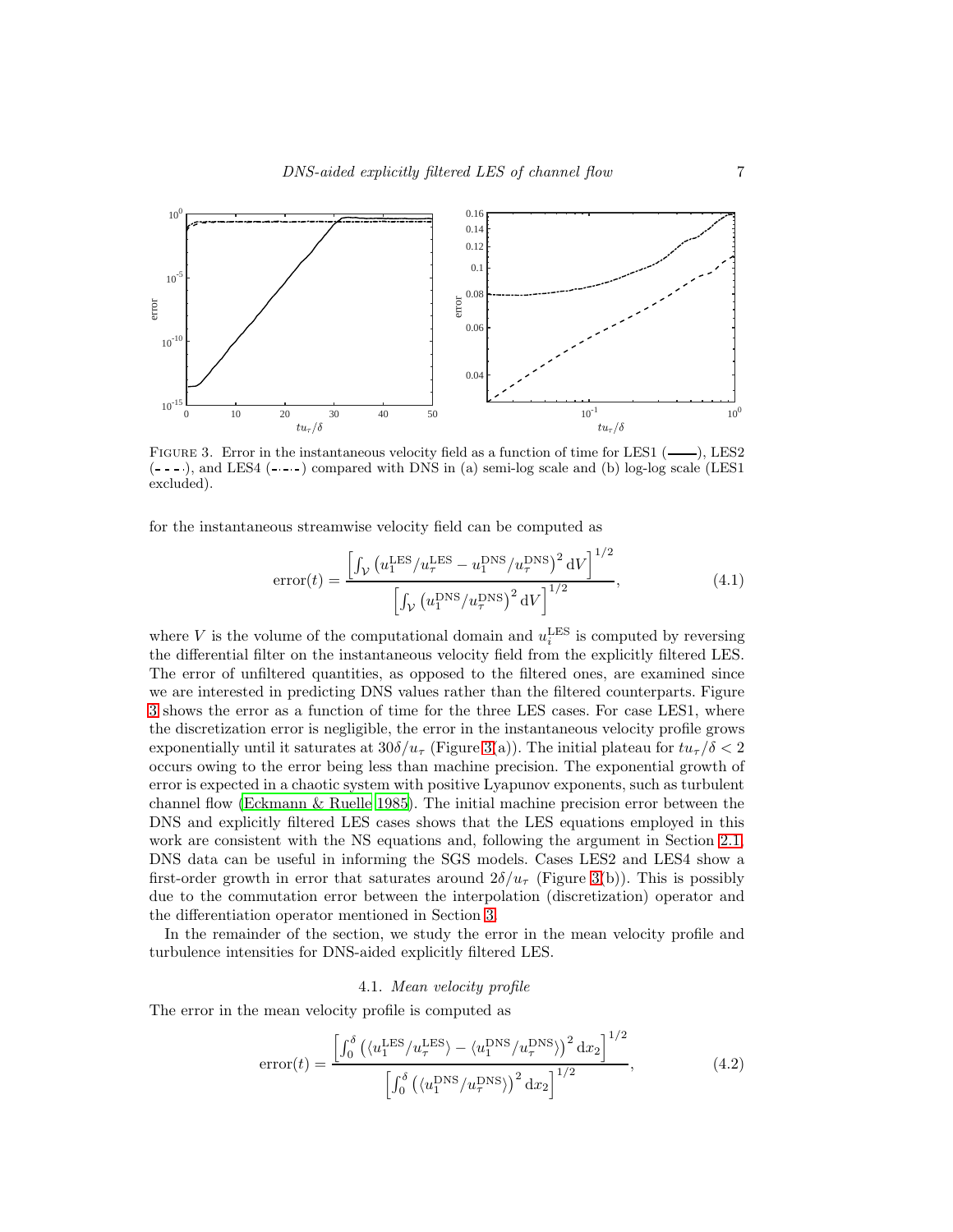

<span id="page-7-0"></span>Figure 4. Error in (a) mean velocity profile and (b) streamwise turbulence intensity as a function of time for LES1  $($ —— $)$ , LES2  $($ --- $)$ , and LES4  $($ ---- $)$  compared with DNS.

where  $\langle \cdot \rangle$  denotes averaging in homogeneous directions. Figure [4\(](#page-7-0)a) shows the error for the three LES cases as a function of time. For case LES1, the error in the mean velocity profile grows exponentially from machine precision after approximately  $5\delta/u_\tau$  until it saturates at  $30\delta/u_{\tau}$ . Note that the deviation from machine precision is delayed compared with the instantaneous velocity error, indicating that the requirement of SGS models to predict the correct low-order statistics is less rigid than that for matching the instantaneous velocity fields. Since SGS models are not expected to retrieve exact instantaneous flow fields, the prediction of correct low-order statistics would be sufficient for most industrial applications. Cases LES2 and LES4 show a second-order growth in error that saturates at approximately  $1\delta/u_{\tau}$ .

Figure [5](#page-8-1) shows the mean velocity profiles of the LES cases before (for LES1,  $tu_\tau/\delta < 20$ ; for LES2,  $tu_{\tau}/\delta$  < 1) and after saturation of error. This shows that while the corresponding DNS flow field can be useful in forming SGS models, once the numerical errors compound and the DNS flow field  $(u_i \text{ that form } \mathcal{T}_{ij})$  becomes uncorrelated to the LES flow field  $(\tilde{u}_i)$  at the corresponding time step, it cannot provide information necessary to build effective SGS models for flow statistics.

### 4.2. Turbulence intensities

The error in the turbulence intensities is defined as

$$
error(t) = \frac{\left[\int_0^{\delta} \left(\langle u_{i,\text{rms}}^{\text{LES}} / u_{\tau}^{\text{LES}} \rangle - \langle u_{i,\text{rms}}^{\text{DNS}} / u_{\tau}^{\text{DNS}} \rangle\right)^2 dx_2\right]^{1/2}}{\left[\int_0^{\delta} \left(\langle u_{i,\text{rms}}^{\text{DNS}} / u_{\tau}^{\text{DNS}} \rangle\right)^2 dx_2\right]^{1/2}},\tag{4.3}
$$

where rms denotes root-mean-squared quantities. The streamwise turbulence intensity error is depicted in Figure [4\(](#page-7-0)b). Although not shown, the wall-normal and spanwise turbulence intensity errors show similar behavior. The errors in turbulence intensities are comparable to that of the mean velocity profile except for an immediate saturation of error for the LES2 and LES4 cases. This can be explained by the missing scales in the coarser LES cases, as evident from the streamwise turbulence intensity profile before saturation of error in Figure  $6(a)$ . The mismatch between the DNS profile and the profile of case LES2 before the saturation of error can be explained by the energy contained in the small scales that are present in the DNS resolution but missing in the LES2 resolution,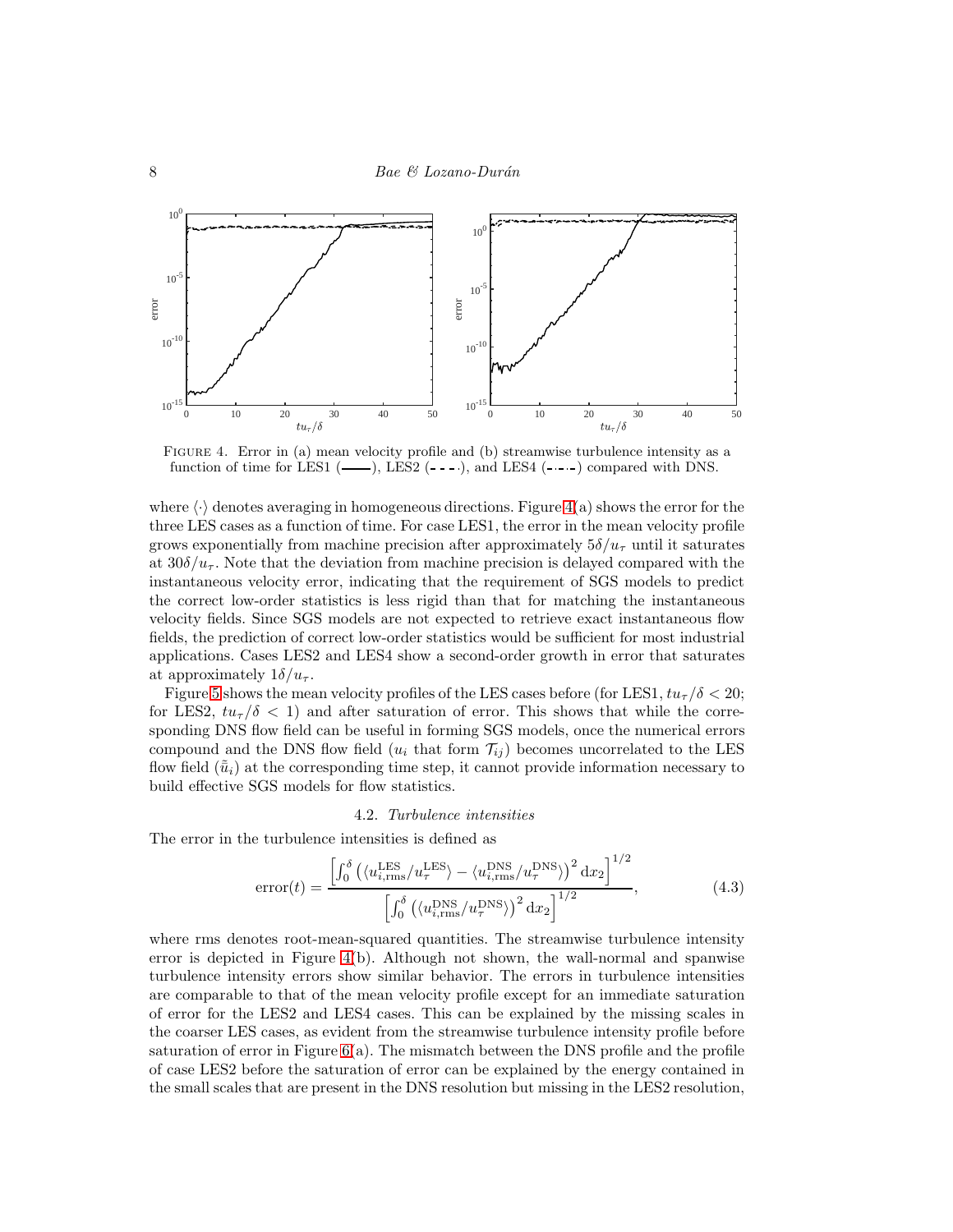

<span id="page-8-1"></span>FIGURE 5. Mean velocity profile (a) before and (b) after saturation of error for LES1  $($ — $),$ LES2  $(- - )$ , and LES4  $(- - )$  compared with DNS  $(\cdots \cdots)$ .



<span id="page-8-2"></span>Figure 6. Streamwise turbulence intensity profile (a) before and (b) after saturation of error for LES1  $($ ——), LES2  $($ ---), and LES4  $($ ---) compared with DNS  $($ .......).

which is expected from true LES. A fair comparison can be made by discretizing the DNS flow field to the LES resolution, effectively removing the small scales, or by taking into account the SGS contribution for the LES case. Similar to the mean velocity profile, after the saturation of error, the DNS flow field no longer is able to provide the correct SGS contribution for the LES; thus the turbulence intensity predictions diverge from the true statistics.

# <span id="page-8-0"></span>5. Summary

The equations for LES are formally derived by low-pass filtering the NS equations with the effect of the small scales on the larger ones captured by a SGS model. However, it is known that the LES equations usually employed in practical applications are inconsistent with the filter operator when no explicit filter is used. Moreover, even for explicitly filtered LES, some inconsistencies remain in the wall-normal direction owing to the constraining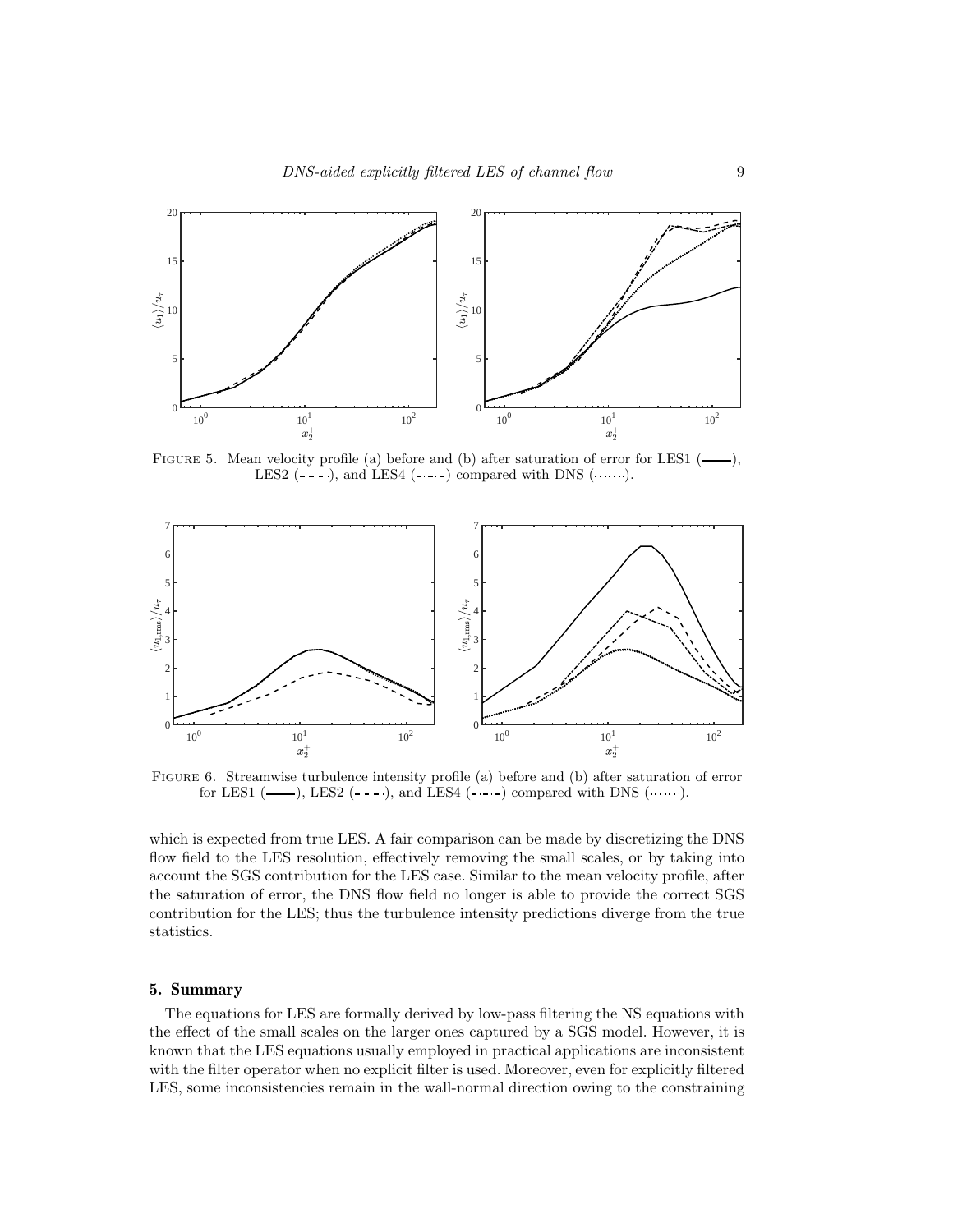# 10 Bae & Lozano-Durán

effect of the wall. A typically undesirable effect stemming from the inconsistency between LES and the fNS equations is that DNS data cannot be used to aid SGS modeling.

Using the proposed form of the incompressible fNS equations for flows over flat walls in which the continuity equation, the filter operator, and the boundary condition at the wall are consistently formulated, we compute a set of plane turbulent channel flow explicitly filtered LES at different grid resolutions with the SGS term computed from a concurrent DNS computation starting with an equivalent initial condition. The results show that the SGS term computed from DNS provides a truthful SGS model for short times until the numerical errors compound and the two parallel computations diverge. The effective time when the statistics remain similar is longer for lower-order statistics such as mean velocity profile, as expected. This demonstrates that with the consistent fNS equations, the abundant DNS data can be used to inform SGS model development for explicitly filtered LES through methods such as machine learning. Moreover, the diverging of statistics at longer times shows that the SGS contribution computed from an uncorrelated DNS flow field is ineffective. This shows that the SGS contribution is not necessarily homogeneous as most SGS models assume, and that a more precise correlation between the instantaneous LES velocity field and the SGS model is required to capture the effect of the small scales on the resolved flow.

# Acknowledgments

This work was supported by NASA under the Transformative Aeronautics Concepts Program, grant no. NNX15AU93A.

#### REFERENCES

- <span id="page-9-3"></span>BAE, H. J. & LOZANO-DURÁN, A.  $2017$  Towards exact subgrid-scale models for explicitly filtered large-eddy simulation of wall-bounded flows. Annual Research Briefs, Center for Turbulence Research, Stanford University, pp. 207–214.
- <span id="page-9-6"></span>Bae, H. J., Lozano-Duran, A., Bose, S. & Moin, P. 2018 Turbulence intensities in large-eddy simulation of wall-bounded flows. Phys. Rev. Fluids 3, 014610.
- <span id="page-9-2"></span>Bose, S. T., Moin, P. & You, D. 2010 Grid-independent large-eddy simulation using explicit filtering. Phys. Fluids 22, 105103.
- <span id="page-9-4"></span>Carati, D., Winckelmans, G. S. & Jeanmart, H. 2001 On the modelling of the subgrid-scale and filtered-scale stress tensors in large-eddy simulation. J. Fluid Mech. 441, 119–138.
- <span id="page-9-0"></span>DE STEFANO, G. & VASILYEV, O. V. 2002 Sharp cutoff versus smooth filtering in large eddy simulation. Phys. Fluids 14, 362–369.
- <span id="page-9-8"></span>ECKMANN, J. P. & RUELLE, D. 1985 Ergodic theory of chaos and strange attractors. In Hunt, B. R., Kennedy, J. A., Li, T.-Y. & Nusse, H. E. (Eds.) The Theory of Chaotic Attractors. Springer.
- <span id="page-9-7"></span>Germano, M. 1986 Differential filters for the large eddy numerical simulation of turbulent flows. Phys. Fluids 29, 1755–1757.
- <span id="page-9-1"></span>Gullbrand, J. & Chow, F. K. 2003 The effect of numerical errors and turbulence models in large-eddy simulations of channel flow, with and without explicit filtering. J. Fluid Mech. 495, 323–341.
- <span id="page-9-5"></span>Kim, J. & Moin, P. 1985 Application of a fractional-step method to incompressible Navier-Stokes equations. J. Comput. Phys. 59, 308–323.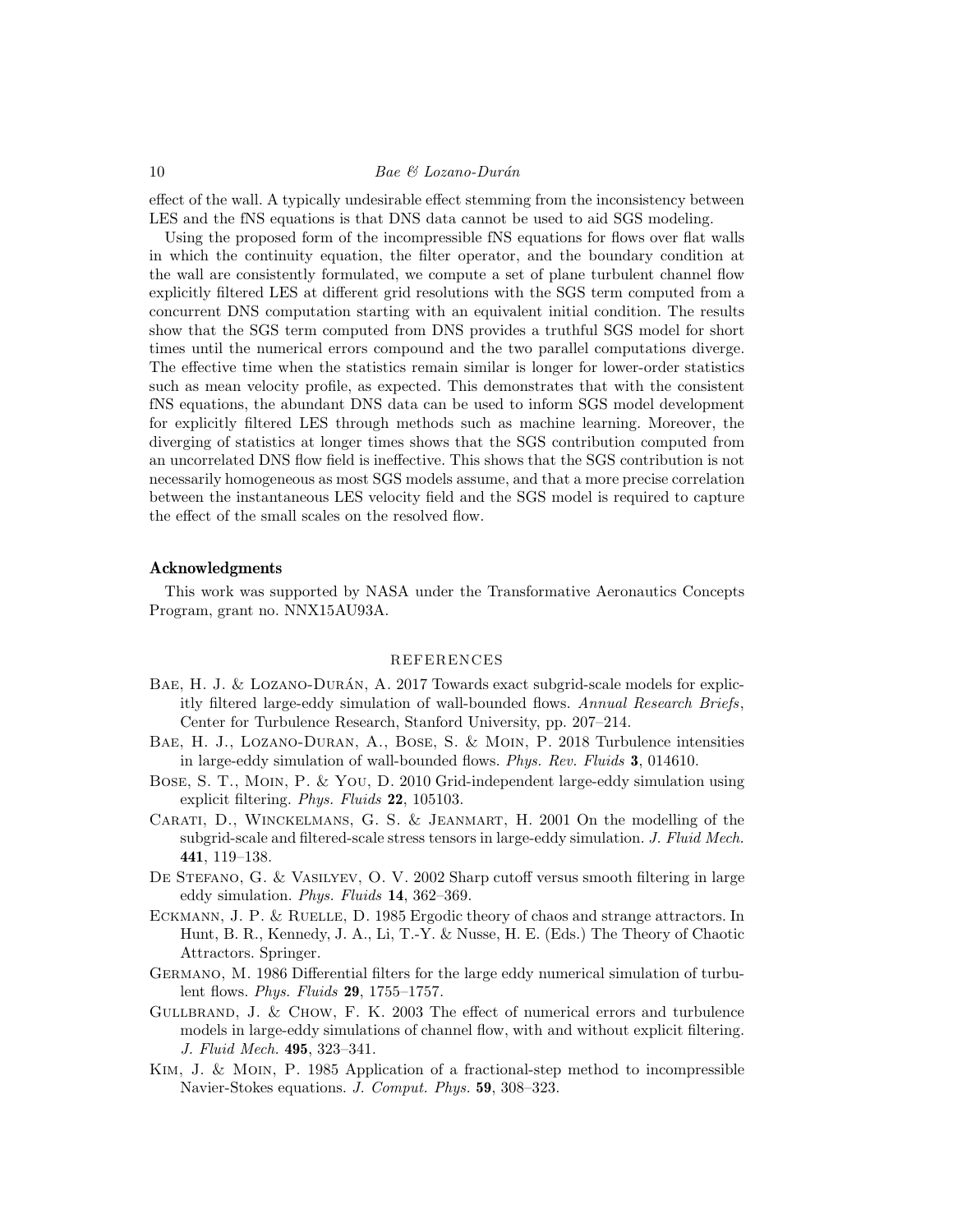- <span id="page-10-12"></span>Kim, J., Moin, P. & Moser, R. 1987 Turbulence statistics in fully developed channel flow at low Reynolds number. *J. Fluid Mech.* 177, 133–166.
- <span id="page-10-2"></span>Kravchenko, A. G. & Moin, P. 2000 Numerical studies of flow over a circular cylinder at  $Re_D = 3900$ . Phys. Fluids 12, 403-417.
- <span id="page-10-0"></span>LEONARD, A. 1975 Energy cascade in large-eddy simulations of turbulent fluid flows. Adv. Geophys. 18, 237–248.
- <span id="page-10-8"></span>LEONARD, A. 1997 Large-eddy simulation of chaotic convection and beyond. In  $35th$ Aerospace Sciences Meeting and Exhibit, p. 204.
- <span id="page-10-11"></span> $LoZANO-DURÁN, A. & BAE, H. J. 2016 Turbulent channel with slip boundaries as$ a benchmark for subgrid-scale models in LES. Annual Research Briefs, Center for Turbulence Research, Stanford University, pp. 97–103.
- <span id="page-10-1"></span>LUND, T. S. 2003 The use of explicit filters in large eddy simulation. Comput. Math. *Appl.* **46**, 603–616.
- <span id="page-10-3"></span>Meyers, J. & Sagaut, P. 2007 Is plane-channel flow a friendly case for the testing of large-eddy simulation subgrid-scale models? Phys. Fluids 19, 048105.
- <span id="page-10-9"></span>ORLANDI, P. 2000 Fluid Flow Phenomena: A Numerical Toolkit. Springer.
- <span id="page-10-5"></span>Stolz, S., Adams, N. A. & Kleiser, L. 2001 An approximate deconvolution model for large-eddy simulation with application to incompressible wall-bounded flows. Phys. Fluids 13, 997–1015.
- <span id="page-10-6"></span>VASILYEV, O. V., LUND, T. S. & MOIN, P. 1998 A general class of commutative filters for LES in complex geometries. J. Comput. Phys. 146, 82-104.
- <span id="page-10-4"></span>Winckelmans, G. S., Wray, A. A., Vasilyev, O. V. & Jeanmart, H. 2001 Explicitfiltering large-eddy simulation using the tensor-diffusivity model supplemented by a dynamic Smagorinsky term. Phys. Fluids 13, 1385–1403.
- <span id="page-10-10"></span>Wray, A. A. 1990 Minimal-storage time advancement schemes for spectral methods. Tech. Rep. NASA Ames Research Center.
- <span id="page-10-7"></span>Yeo, W. K. 1987 A generalized high pass/low pass averaging procedure for deriving and solving turbulent flow equations. PhD thesis, The Ohio State University.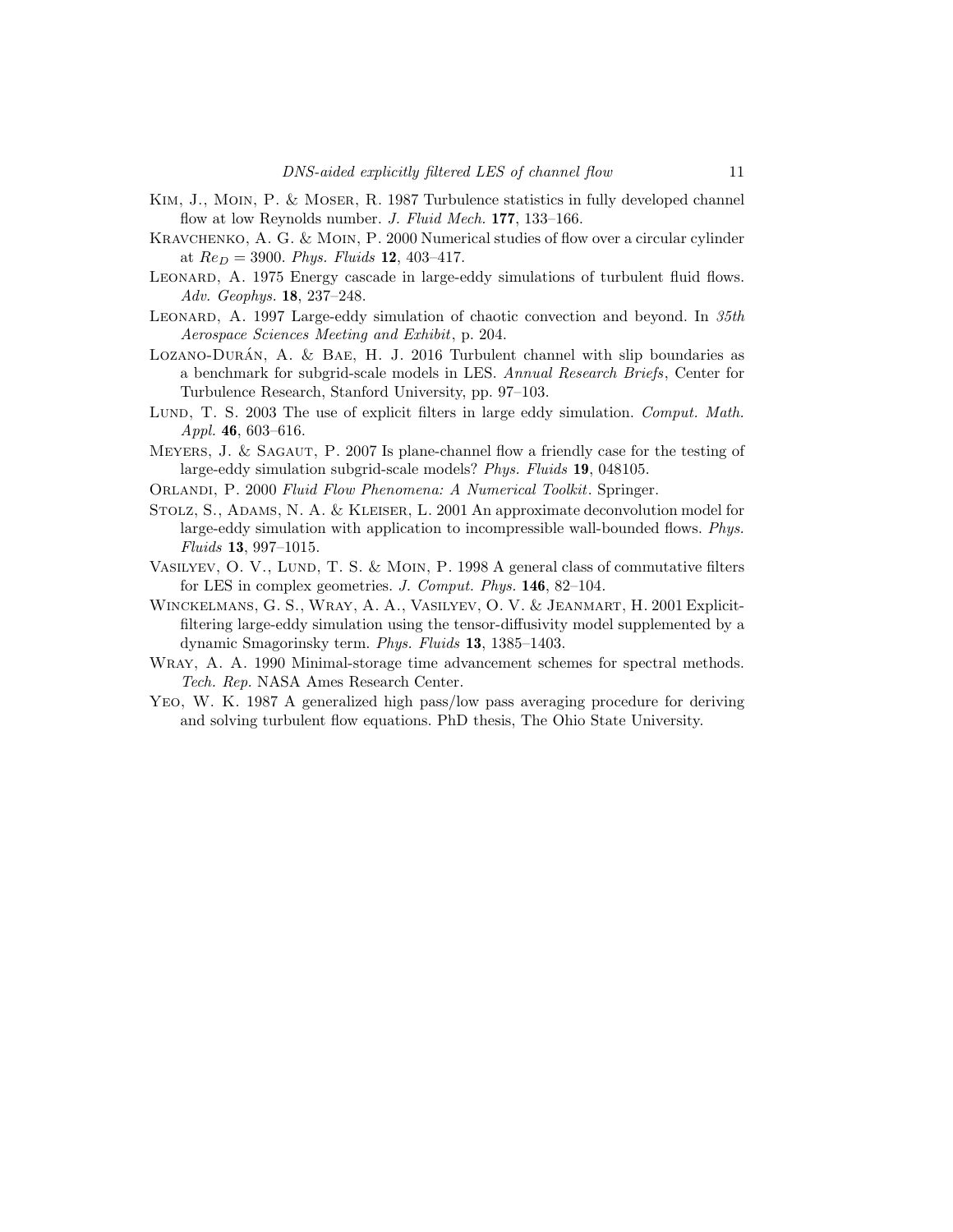This figure "preview-micro.jpg" is available in "jpg" format from:

<http://arxiv.org/ps/1902.02508v1>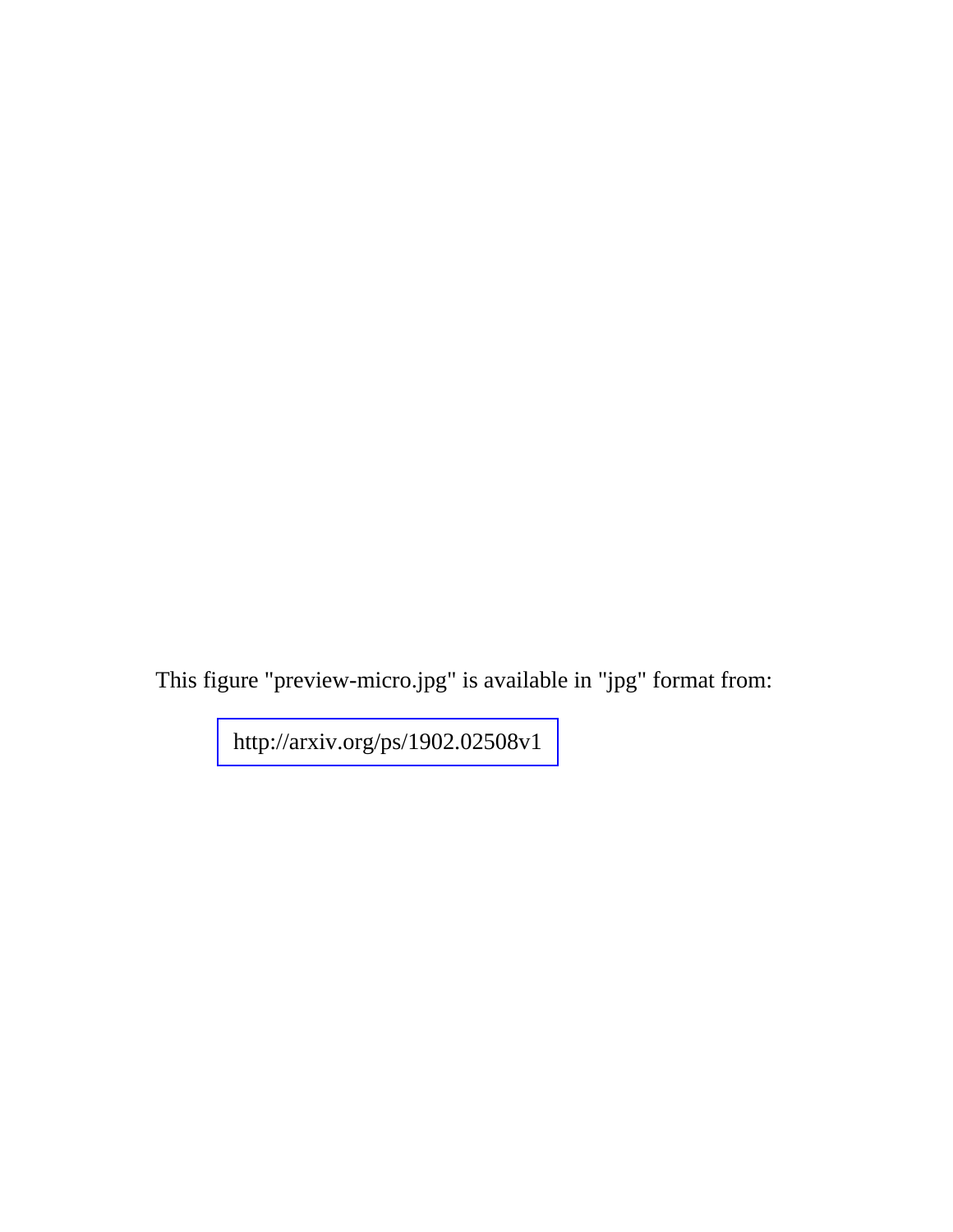This figure "preview-web.jpg" is available in "jpg" format from:

<http://arxiv.org/ps/1902.02508v1>